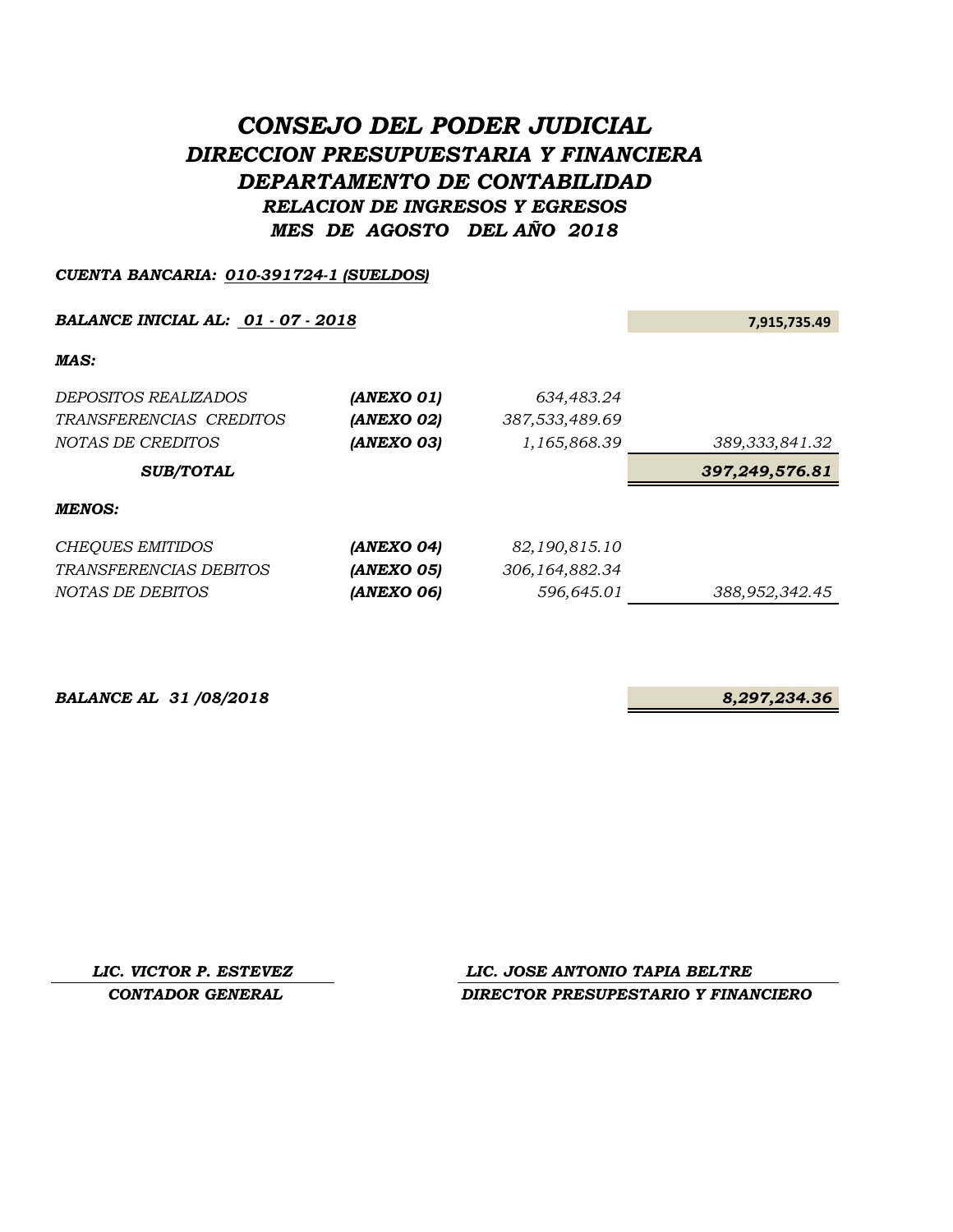# *CONSEJO DEL PODER JUDICIAL DIRECCION PRESUPUESTARIA Y FINANCIERA DEPARTAMENTO DE CONTABILIDAD RELACION DE DEPOSITOS REALIZADOS MES DE AGOSTO DEL AÑO 2018 FECHA NUM. DESCRIPCION VALOR RD\$*

| геспа      | люти. | <i>DESCRIFTION</i>                                                                             | VALUA ADD  |
|------------|-------|------------------------------------------------------------------------------------------------|------------|
| 02/08/2018 |       | 439 DESC. DIAS NO LABORADOS Y REAJUSTE SALARIAL A EMPLS. DE ESTA INSTITUCION                   | 10,727.06  |
| 10/08/2018 |       | 440 DEPOSITO 322020611 POR PAGO CUOTA #18 JUNIO 2018 POR ABONO A DEUDA CON LA INSTIT.          | 10,000.00  |
| 13/08/2018 |       | 441 DESCUENTO POR DIAS NO LABORADOS A EX-EMPLEADOS DE LA INSTITUCION                           | 88.511.72  |
| 28/08/2018 |       | 442 DESC. DIAS NO LABORADOS A JUAN FRANCO ROMERO                                               | 1.167.24   |
|            |       | 28/08/2018 443 COMPROBANTE NO.920040374, D/F 20/08/2018, DEV. SUELDO DE PENSIONADA FALLECIDA   | 6.020.00   |
|            |       | 30/08/2018 444 DESC. VARIOS A EMPLS. DE ESTA INSTITUCIÓN CORRESP. A NOMINAS MES DE AGOSTO/2018 | 471,423.47 |
| 31/08/2018 |       | 445 DESC. POR DIAS NO LABORADOS A SAULO J. DE LOS SANTOS EX-EMPLS.                             | 1,538.75   |
| 31/08/2018 |       | 446 DEP. 1420010382 D/F 31/8/18 POR SALDO DEUDA PENDIENTE CON LA INSTITUCION                   | 45,095.00  |
|            |       | TOTAL EN RD\$                                                                                  | 634,483.24 |
|            |       |                                                                                                |            |

*ANEXO 02*

# *CONSEJO DEL PODER JUDICIAL DIRECCION PRESUPUESTARIA Y FINANCIERA DEPARTAMENTO DE CONTABILIDAD RELACION DE TRANSFERENCIAS CREDITOS MES DE AGOSTO DEL AÑO 2018 FECHA NUM. DESCRIPCION VALOR RD\$*

| .          |     |                                                                                      | .              |
|------------|-----|--------------------------------------------------------------------------------------|----------------|
| 07/08/2018 |     | 142 PAGO REEMBOLSO SUELDOS PAGADA A EMPLEADOS COOPNASEJU CORRESP. A JULIO 2018       | 142,820.26     |
| 21/08/2018 |     | 143 TRANSF. DE FONDO DE LA CTA. OPER.                                                | 387,189,499.17 |
| 23/08/2018 |     | 144 TRANSF. DE FONDO A LA CTA. SUELDOS POR VALOR DEPOSITADO A CYNTIA ANDUJAR DE DOÑE | 3,400.00       |
| 23/08/2018 |     | 145 TRANSF. DE FONDO A LA CTA. SUELDOS POR CONCEPTO DE DEVOLUCION SUELDO             | 21,962.00      |
| 23/08/2018 | 146 | TRANSF. DE FONDO A LA CTA. SUELDOS REALIZADA POR EL SR. NATANAEL FRIAS ESTEVEZ       | 15,600.00      |
| 28/08/2018 |     | 147 – PAGO REEMBOLSO BONO VACACIONAL Y SUELDOS PAGADOS A EMPLEADOS COOPNASEJU        | 160,208.26     |
|            |     | TOTAL EN RD\$                                                                        | 387,533,489.69 |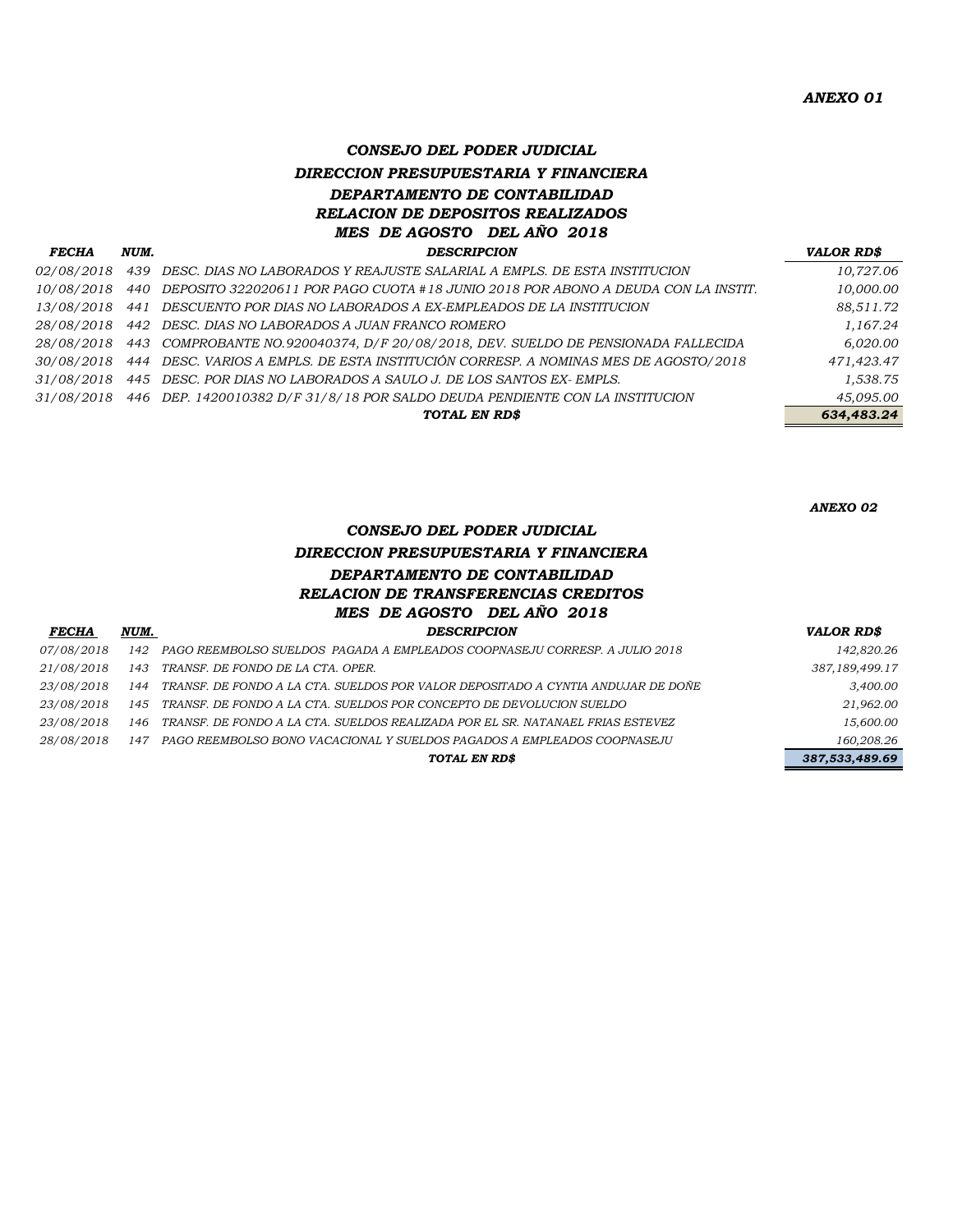### *ANEXO 03*

# *CONSEJO DEL PODER JUDICIAL DIRECCION PRESUPUESTARIA Y FINANCIERA DEPARTAMENTO DE CONTABILIDAD RELACION NOTAS DE CREDITOS MES DE AGOSTO DEL AÑO 2018 FECHA NUM. DESCRIPCION VALOR RD\$*

|            |       | TOTAL EN RD\$                                                  | 1,165,868.39 |
|------------|-------|----------------------------------------------------------------|--------------|
| 31/08/2018 | 1078  | REINTEGRO CHO119025                                            | 51,840.00    |
| 31/08/2018 | 1077  | REINTEGRO CHO118725                                            | 6,018.18     |
| 31/08/2018 | 1076  | REINTEGRO CHO115674                                            | 6,018.18     |
| 31/08/2018 | 1075  | REINTEGRO CHO115676                                            | 6,018.18     |
| 22/08/2018 | 1071  | REINTEGRO CHO118704                                            | 282,092.24   |
| 22/08/2018 | 1070  | REINTEGRO CHO118703                                            | 289,531.64   |
| 20/08/2018 | 1069  | REINTEGRO CHQ117506                                            | 28,775.67    |
| 30/08/2018 | 1074  | CARGO POR RETENCION TRANSFERENCIA BANCARIA BONO VACACIONAL     | 40,200.00    |
| 30/08/2018 | 1073  | CARGO POR EMPLEADO EXCLUIDO EN LA NOMINA ELECTRONICA           | 387,474.29   |
| 29/08/2018 | 1072. | CARGO POR PAGO DE SERVICIOS MILITARES EN LA NOMINA ELECTRONICA | 67,900.01    |
|            |       |                                                                |              |

*ANEXO 04*

# *CONSEJO DEL PODER JUDICIAL DIRECCION PRESUPUESTARIA Y FINANCIERA DEPARTAMENTO DE CONTABILIDAD RELACION DE CHEQUES EMITIDOS MES DE AGOSTO DEL AÑO 2018*

| <b>FECHA</b> | NUM. | <b>BENEFICIARIO</b>                                 | <b>VALOR RD\$</b> |
|--------------|------|-----------------------------------------------------|-------------------|
|              |      | 06/08/2018 118543 ILIANNY SANCHEZ MORAN             | 2,200.00          |
|              |      | 06/08/2018 118544 MARIA ALT. CUEVAS RUBIO           | 2,700.00          |
|              |      | 06/08/2018 118545 DOMINGO O. NUNEZ VALDEZ           | 2,900.00          |
|              |      | 06/08/2018 118546 JORGE E. D'OLEO GONZALEZ          | 2,800.00          |
|              |      | 06/08/2018 118547 LUISAIRY REYNOSO ROSARIO          | 2,900.00          |
|              |      | 06/08/2018 118548 YASYRIS A. MARTINEZ SALCEDO       | 2,900.00          |
|              |      | 06/08/2018 118549 YANELIS CASILLA DAVID             | 2,200.00          |
|              |      | 06/08/2018 118550 EMMANUEL FERNANDEZ VASQUEZ        | 2,900.00          |
|              |      | 06/08/2018 118551 ANA I. REYNOSO BENITEZ            | 2,800.00          |
|              |      | 06/08/2018 118552 CAROLINA FERNANDEZ MENDOZA        | 2,200.00          |
|              |      | 06/08/2018 118553 FATIMA J. DE AZA GOMEZ            | 2,800.00          |
|              |      | 06/08/2018 118554 ELIGIO A. MENDEZ NUNEZ            | 2,200.00          |
|              |      | 06/08/2018 118555 TEURY V. MERCEDES                 | 2,900.00          |
|              |      | 06/08/2018 118556 LUIS A. JIMENEZ SANTANA           | 3,600.00          |
|              |      | 06/08/2018 118557 RAFAEL C. MARTINEZ PICHARDO       | 2,200.00          |
|              |      | 06/08/2018 118558 SOPHY A. GURIDIS ARAUJO DE PUELLO | 2,200.00          |
|              |      | 06/08/2018 118559 MELANIA RODRIGUEZ CASILLA         | 3,600.00          |
|              |      | 06/08/2018 118560 HORYS G. JIMENEZ CASTILLO         | 2,200.00          |
|              |      | 06/08/2018 118561 GIALDY L. DIAZ BARREIRO           | 2,200.00          |
|              |      | 06/08/2018 118562 MARIBEL MATEO AQUINO              | 4,100.00          |
|              |      | 06/08/2018 118563 GRISELDA A. ROQUE JAVIER          | 2,100.00          |
|              |      | 06/08/2018 118564 MAYCKOL A. MENDEZ MENDEZ          | 4.300.00          |
|              |      |                                                     |                   |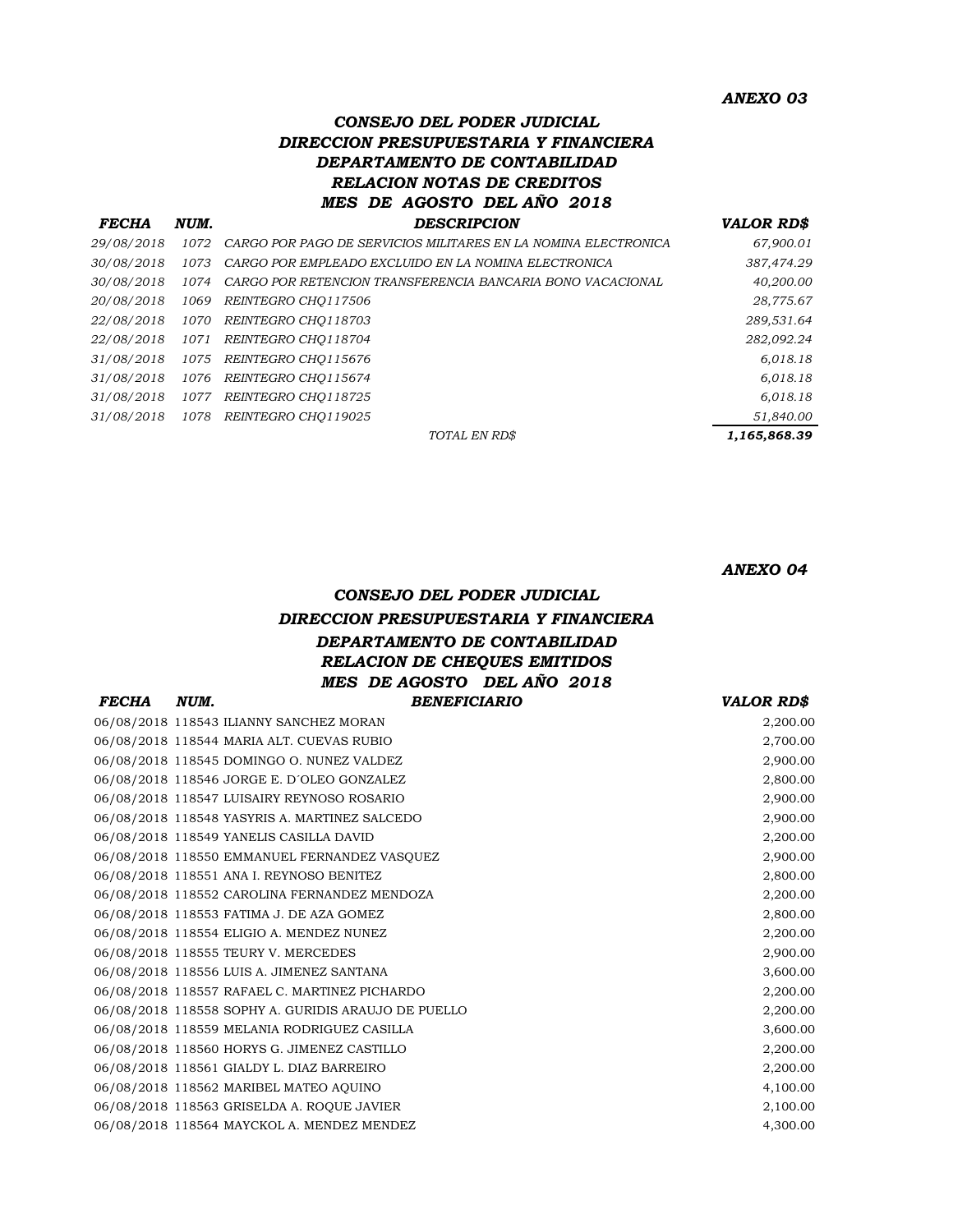06/08/2018 118565 WANDA M. CARVAJAL JAPA 3,600.00 06/08/2018 118566 JANIBELL TORRES DE VARGAS 4,100.00 06/08/2018 118567 KENDRA S. PAREDES RAMIREZ 3,600.00 06/08/2018 118568 ALBA N. DE LEON FUENTES 3,600.00 06/08/2018 118569 JORGE L. OGANDO VICIOSO 2,800.00 06/08/2018 118570 ANTHONY A. PAULINO LORENZO 2,800.00 06/08/2018 118571 KATHERINE A. CABRERA VIZCAINO 2,900.00 07/08/2018 118572 YENCI JUNIOR QUINONES RODRIGUEZ 28,827.70 07/08/2018 118573 GLENI A. ESTRELLA PEREZ 700.00 07/08/2018 118574 COOPNASEJU 30,277.00 10/08/2018 118575 COLECTOR DE IMPUESTOS INTERNOS 197.25 10/08/2018 118576 MARTIN REYES VICENTE 33,169.94 10/08/2018 118577 VICTOR H. VALDEZ COLON 8,475.17 10/08/2018 118578 CARMEN M. RODRIGUEZ GUERRERO 23,301.78 10/08/2018 118579 CARLOS ANT. W. ALVAREZ GONZALEZ 67,675.29 10/08/2018 118580 MARLENY A. FRANCISCO MERCADO 7,863.06 10/08/2018 118581 LUZ DEL C. RIJO BRITO 16,287.67 10/08/2018 118582 ADALGISA PAYANO REYES 1,175.67 10/08/2018 118583 COOPNASEJU 7,728.66 10/08/2018 118584 CONSEJO DEL PODER JUDICIAL 16,819.94 10/08/2018 118585 CONSEJO DEL PODER JUDICIAL 88,511.72 10/08/2018 118586 FONDO DE PENSIONES Y JUBILACIONES 22,738.56 10/08/2018 118587 ALBA S. BURROUGHS LABORT 87,134.76 10/08/2018 118588 FONDO DE PENSIONES Y JUBILACIONES 299,974.08 10/08/2018 118589 CONSEJO DEL PODER JUDICIAL 7,784.64 13/08/2018 118590 FONDO DE PENSIONES Y JUBILACIONES 42,823.56 13/08/2018 118591 COLECTOR DE IMPUESTOS INTERNOS 216,214.30 13/08/2018 118592 FONDO DE PENSIONES Y JUBILACIONES 830.40 13/08/2018 118593 CONSEJO DEL PODER JUDICIAL 677.20 15/08/2018 118594 COLECTOR DE IMPUESTOS INTERNOS 1,411.17 15/08/2018 118595 COLECTOR DE IMPUESTOS INTERNOS 38,493.11 15/08/2018 118596 JORDY A. SANCHEZ HERNANDEZ 1,100.00 17/08/2018 118597 LEYDI D. MEDINA 6,764.42 17/08/2018 118598 ALAN R. ENCARNACION RAMON 26,636.68 17/08/2018 118599 ORLANDO J. BELTRE SERRANO 26,636.68 17/08/2018 118600 ALFREDO DE LOS SANTOS DE LA CRUZ 1,488.27 17/08/2018 118601 FRANCIA Y. CLASE CLASE 44,867.82 17/08/2018 118602 LIDIA A. PUIG FRANCISCO 4,078.89 17/08/2018 118603 MAIRENY VEGA CRUZ 5,549.31 17/08/2018 118604 ILCANIA Y. CABRERA CABRERA 23,206.63 17/08/2018 118605 BERTA G. DE LOS M. GOMEZ GIL 35,871.12 17/08/2018 118606 CANDIDA OLIVO 89,735.62 17/08/2018 118607 SENIA MONTERO ALVAREZ 32,631.12 17/08/2018 118608 LUIS N. GOMEZ GIL 44,867.82 17/08/2018 118609 ROSA MA. PAREDES CALCAÑO 36,710.01 17/08/2018 118610 PURA M. LOPEZ CRUZ 83,863.39 17/08/2018 118611 ELIZABETH MARTE LIRIO 48,600.00 17/08/2018 118612 ELLIN J. CORDERO TEJADA 48,946.72 17/08/2018 118613 MIGUELINA D. CRESPO DIAZ 40,788.90 17/08/2018 118614 ANA R. DE LEON GUZMAN 145,800.00 17/08/2018 118615 FABIOLA FLORENTINO ROJAS 9,103.74 17/08/2018 118616 KATHERINE K FLORES ROSARIO 28,832.48 17/08/2018 118617 LORENZO A. VARGAS CRUZ 145,800.00 17/08/2018 118618 ALEXANDER M. DISLA CARABALLO 17,652.54 17/08/2018 118619 MODESTO R. CAMACHO SANTANA 134,603.43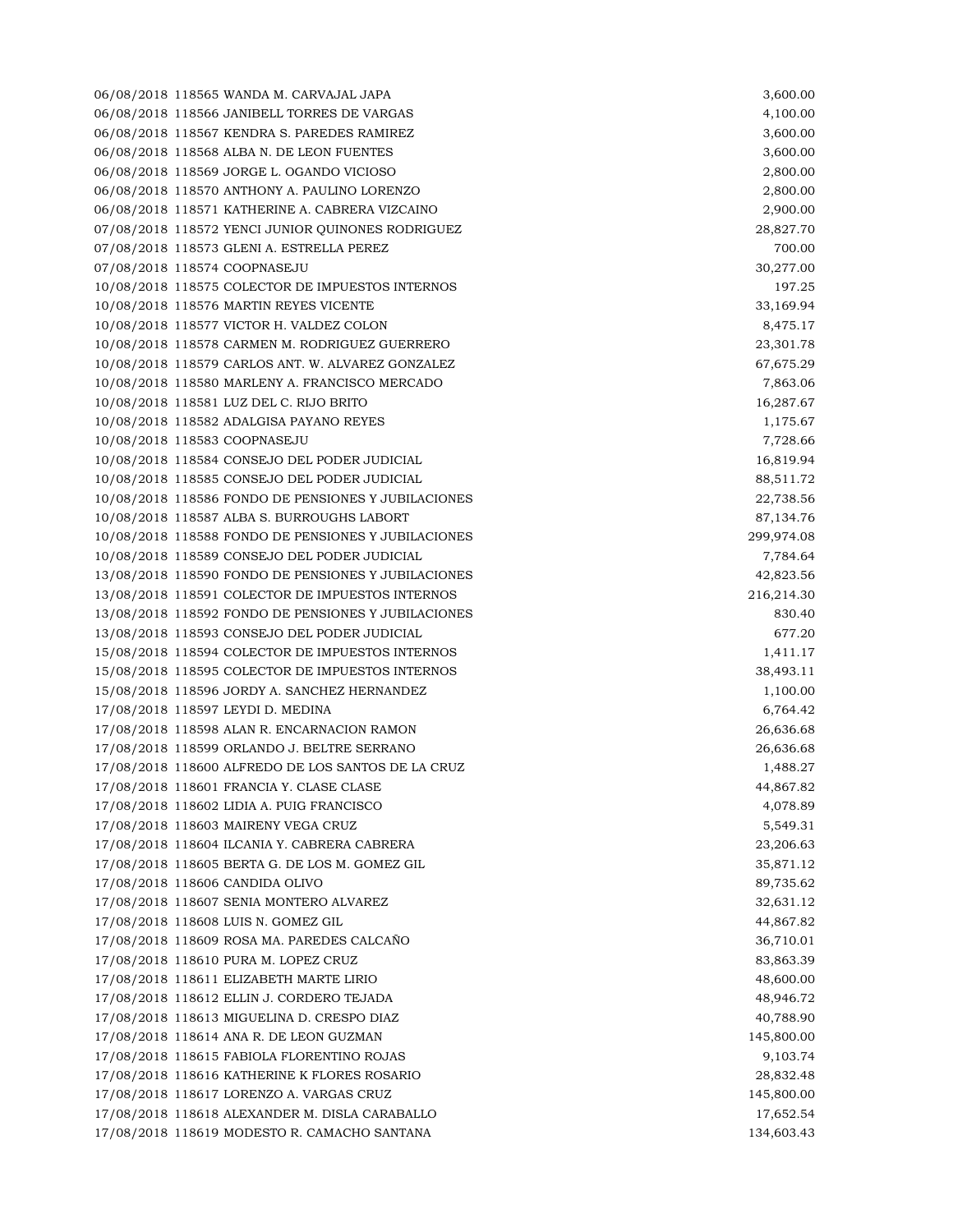17/08/2018 118620 ROSA M. ALMONTE FRANCISCO 145,800.00 17/08/2018 118621 JENNY DE JESUS ESPINOSA 11,907.09 17/08/2018 118622 ELIZABETH I. JIMENEZ HERNANDEZ 18,800.67 17/08/2018 118623 YOSELYN MOLA 10,913.96 17/08/2018 118624 ALBANIA ALT. CONTRERAS SANCHEZ 48,600.00 17/08/2018 118625 MARKIS M PAULINO VERAS 26,320.94 17/08/2018 118626 OSCAR E. GENAO GONZALEZ 6,104.23 17/08/2018 118627 JULIO C. FERNANDEZ RODRIGUEZ 6,104.23 17/08/2018 118628 ADALGISA M. TEJADA DE AZA 48,600.00 17/08/2018 118629 GRISELDA R. SALAZAR TAVERAS 42,351.12 17/08/2018 118630 JUAN I. JIMENEZ CASTILLO 8,157.78 17/08/2018 118631 PABLO ALB. MERCEDES SUAREZ 44,867.79 17/08/2018 118632 CLARA E. GARCIA SANTOS 4,078.89 17/08/2018 118633 YIRALDY ALT. HERNANDEZ GONZALEZ 236,575.69 17/08/2018 118634 CARMEN M. ALONZO MARTE 48,600.00 17/08/2018 118635 RAMONA ALT. MEJIA DE AZA 6,472.60 17/08/2018 118636 FRANCISCO TORRES DE LA CRUZ 6,480.00 17/08/2018 118637 MAYRA J. DE LA CRUZ LORA 44,867.82 17/08/2018 118638 AMARILIS GRULLON REYNOSO 4,078.89 17/08/2018 118639 ELIANNA M. GONZALEZ FABIAN 7,441.34 17/08/2018 118640 FRANCISCO ALB. ANTIGUA PORTUHONDO 48,600.00 17/08/2018 118641 ALBANIA ANT. CORNIEL GARCIA 4,078.89 17/08/2018 118642 LUISA M. VILLAFAÑA ESCAÑO 4,078.89 17/08/2018 118643 EDIS Y. RODRIGUEZ MUÑOZ 53,025.57 17/08/2018 118644 EUDOCIO FERRERAS MEDINA 55,426.70 17/08/2018 118645 ZOBEIDA MATEO 81,577.84 17/08/2018 118646 ALFREDO GONZALEZ SANCHEZ 12,236.67 17/08/2018 118647 WILSON J. SIERRA FERRERAS 12,236.67 17/08/2018 118648 LELIS Y. GUEVARA MEDINA 8,157.78 17/08/2018 118649 CLARO TRINIDAD SANTANA 15,476.67 17/08/2018 118650 MIGUEL A. PEREZ MENDEZ 106,051.18 17/08/2018 118651 EDGAR E. PIÑA MATEO 40,788.92 17/08/2018 118652 DENISSE E. DE LOS SANTOS FIGUEREO 6,472.60 17/08/2018 118653 MICHAEL A. SANTANA MORETA 4,439.44 17/08/2018 118654 ARIEL F. HEREDIA ALCANTARA 4,439.44 17/08/2018 118655 CARLOS F. PEREZ CUEVA 7,441.33 17/08/2018 118656 JAVIERCA ANT. GOMEZ 48,600.00 17/08/2018 118657 BRUNILDA FORTUNA RUBEN 69,341.13 17/08/2018 118658 ANA A. HENRIQUEZ GUZMAN 48,946.68 17/08/2018 118659 ALEYDA FRANCO TEJADA 48,600.00 17/08/2018 118660 RAMON ALB. ROMANO CONTRERAS 89,735.58 17/08/2018 118661 TOMAS TAVERAS PEREZ 44,028.90 17/08/2018 118662 WANDA Y. VARGAS PERALTA 48,600.00 17/08/2018 118663 WILCOX B. DIAZ VARGAS 27,574.32 17/08/2018 118664 JOSE N. ESTEVEZ RODRIGUEZ 57,827.79 17/08/2018 118665 HIPOLITO CANDELARIO CASTILLO 16,315.56 17/08/2018 118666 FRANCY R. DE LA ROSA ROMERO 8,157.78 17/08/2018 118667 MICHAEL ENCARNACION GOMEZ 10.913.96 17/08/2018 118668 AMABELIS ARIAS LINAREZ 8,826.27 17/08/2018 118669 YENCI J. QUIÑONES RODRIGUEZ 5,013.51 17/08/2018 118670 ROSANNY SANCHEZ ENCARNACION 8,929.60 17/08/2018 118671 JOSE M. DE LA ROSA 4,078.89 17/08/2018 118672 ZOILA A. RAMIREZ CASTILLO 24,473.34 17/08/2018 118673 RAFAEL B. SOTO SEPULVEDA 8,157.78 17/08/2018 118674 GREGORIO TORRES SPENCER 4,078.89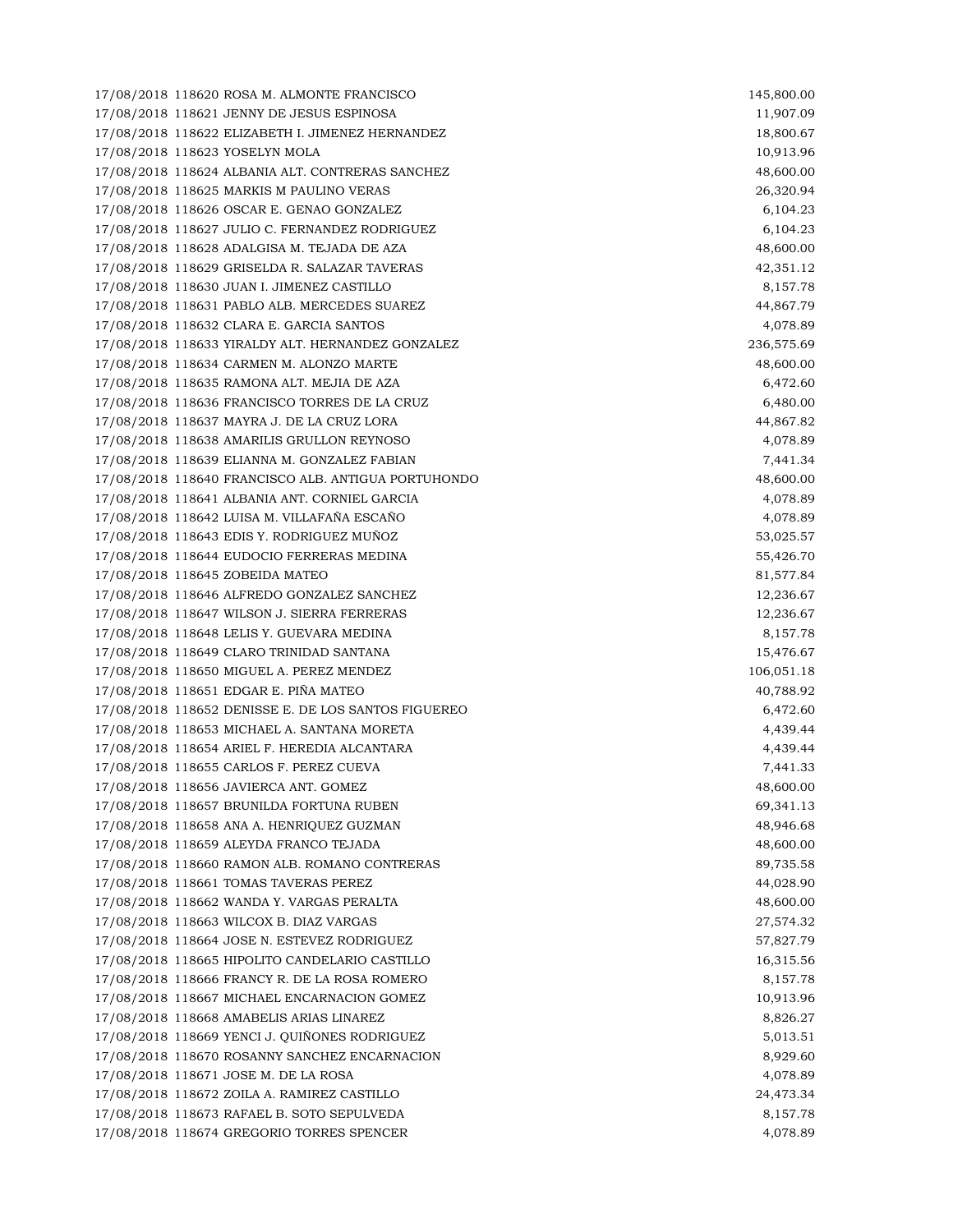17/08/2018 118675 JOSE BDO. MERCEDES PEÑA 4,078.89 17/08/2018 118676 JOSE A. REYES MEJIA 48,946.72 17/08/2018 118677 PEDRO N. MOJICA DE LA ROSA 28,552.23 17/08/2018 118678 VIRGINIA F. PERALTA HERRERA 20,394.45 17/08/2018 118679 CELIANNY R. DIAZ MATOS 10,629.80 17/08/2018 118680 ASTRID C. CONTRERAS CRUZ 7,730.76 17/08/2018 118681 TIOLA PIMENTEL RAMIREZ 5,456.98 17/08/2018 118682 MARICELA PAULINO ESPINAL 11,906.13 17/08/2018 118683 ROSAURA CAPELLAN CASTILLO 35,587.32 17/08/2018 118684 MARITZA DEL C. GARCIA GOMEZ 16,315.56 17/08/2018 118685 AMAURIS A. PEÑA GARCIA 53,025.61 17/08/2018 118686 YOKARY I. GAUTREAUX DE LA CRUZ 32,631.13 17/08/2018 118687 PEDRO P. GARCIA VASQUEZ 32,631.12 17/08/2018 118688 OFELIA ALCANTARA GARCIA 16,315.57 17/08/2018 118689 DILENNI GARCIA DE LOS SANTOS 7,864.71 17/08/2018 118690 KATHERIN SEVERINO DE LA CRUZ 14,418.63 17/08/2018 118691 ROSSEMARY HENRIQUEZ LEYBA 6,620.90 17/08/2018 118692 OSCAR MOQUETE CUEVAS 36,710.04 17/08/2018 118693 MELANY MONCION PAULINO 827.61 17/08/2018 118694 MARGARITA DE LOS S. REYES PAULINO 53,025.57 17/08/2018 118695 ROSA E. ALMONTE R. DE VENTURA 44,028.90 17/08/2018 118696 ELMER D. BELLIARD REYES 14,413.85 17/08/2018 118697 HAROLIN CASTILLO FRANCISCO 8,235.45 17/08/2018 118698 SARA MARTE MARTINEZ 3,240.00 17/08/2018 118699 MARIA E. ESTEVEZ MEJIA 4,078.89 17/08/2018 118700 HECTOR F. MARTINEZ 16,315.56 17/08/2018 118701 ABRAHAM GARCIA 12,236.67 21/08/2018 118702 MARIANO GERMAN MEJIA 296,917.13 21/08/2018 118703 FRANCISCO ANT. JEREZ MENA 289,531.64 21/08/2018 118704 JOSE A. CRUCETA ALMANZAR 282,092.24 21/08/2018 118705 EDGARDO HERNANDEZ MEJIA 237,211.06 21/08/2018 118706 ROBERT C. PLACENCIA ALVAREZ 286,362.74 21/08/2018 118707 SARA I. HENRIQUEZ MARIN 231,805.64 21/08/2018 118708 ARIEL A. VOLQUEZ MATOS 9,972.35 21/08/2018 118709 FRANCISCO ANT. JEREZ MENA 289,531.64 21/08/2018 118710 JOSE A. CRUCETA ALMANZAR 282,092.24 21/08/2018 118711 GLORIA A. QUERO CABRERA 8,667.32 21/08/2018 118712 NORA A. SOSA MARTINEZ 7,363.48 21/08/2018 118713 SONIA CORADIN 6,018.18 21/08/2018 118714 CARLOS FLORES DE JESUS 19,903.10 21/08/2018 118715 LILIAN M. DIAZ GIL 7,682.27 21/08/2018 118716 LOURDES M. LORA MEJIA 24,152.04 21/08/2018 118717 ROSA REYNOSO 6,018.18 21/08/2018 118718 SENOVIA ARIAS 6,018.18 21/08/2018 118719 RAMONA DIAZ 6,018.18 21/08/2018 118720 MARIA M. PIMENTEL FABIAN 6,018.18 21/08/2018 118721 LUZ DEL C. MONTANO 6,018.18 21/08/2018 118722 ELIGIA DE LA CRUZ 4,979.47 21/08/2018 118723 OLGA M. ROSARIO V. 2,967.70 21/08/2018 118724 IRIS RODRIGUEZ P. 6,018.18 21/08/2018 118725 CARMEN POLANCO 6,018.18 21/08/2018 118726 ANA FCA. FELIZ SANCHEZ 6,018.18 21/08/2018 118727 ALTAGRACIA A. RODRIGUEZ VICTORIA 6,018.18 21/08/2018 118728 MILTA ANT. RODRIGUEZ SANTOS 6,018.18 21/08/2018 118729 OLGA E. DIAZ DIAZ 6,018.18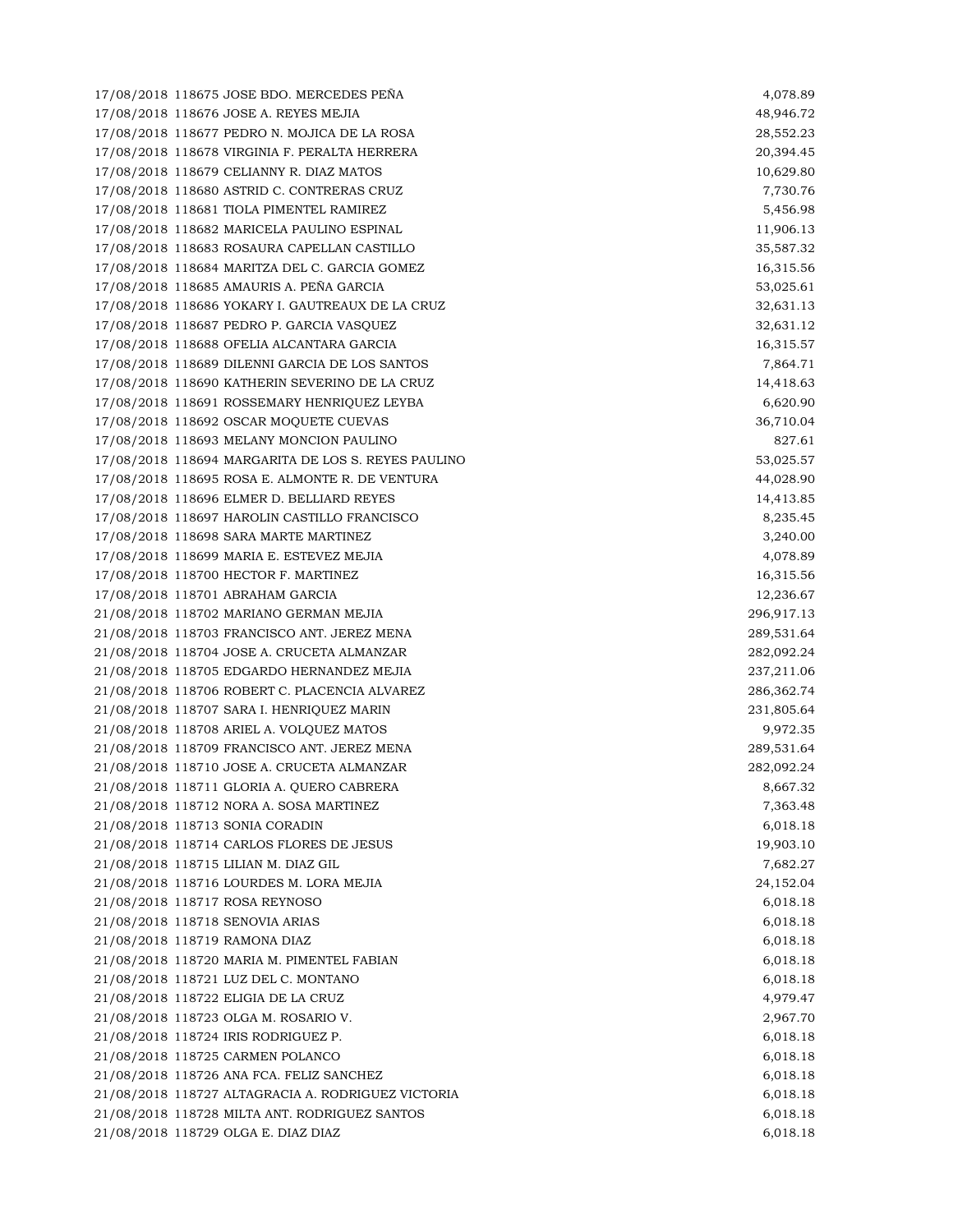21/08/2018 118730 JOSEFA R. BLANCO 6,018.18 21/08/2018 118731 MARIA DEL R. CUELLO PARADIS 18,676.66 21/08/2018 118732 MELBA FCA. HENRIQUEZ GUZMAN 6,018.18 21/08/2018 118733 ESTHER M. AMOR PEÑA 6,018.18 21/08/2018 118734 FRANCIA C. MARTINEZ DRULLARD 21,441.25 21/08/2018 118735 AMELIA DEL ORBE PEÑA 3,054.30 21/08/2018 118736 BIENVENIDA BELLIARD 36,119.77 21/08/2018 118737 PACO PEREZ REYES 6,018.18 21/08/2018 118738 ROSA J. DE LOS SANTOS G. 6,018.18 21/08/2018 118739 CARMEN L. PERALTA CASTELLANOS 6,018.18 21/08/2018 118740 FIDIAS GONZALEZ VICIOSO 5,418.18 21/08/2018 118741 ISABEL E. DE LOS SANTOS GOMEZ 6,018.18 21/08/2018 118742 LUIS E. MOREL POUERIE 36,642.28 21/08/2018 118743 YOLANDA E. DE WINDT DE GAUTREAU 12,993.40 21/08/2018 118744 SENAIDA A. ALVAREZ PEREZ 6,018.18 21/08/2018 118745 YDALIA PORTORREAL 6,018.18 21/08/2018 118746 MARTA N. MONTAS RAMIREZ 4,787.18 21/08/2018 118747 HILDA CARRASCO PEREZ 6,018.18 21/08/2018 118748 LUZ M. DEL CARMEN RODRIGUEZ GAUTREAU 6,018.18 21/08/2018 118749 CRISTINO RODRIGUEZ 6,018.18 21/08/2018 118750 MAXIMO S. ROSARIO RODRIGUEZ 6,018.18 21/08/2018 118751 RAFAEL CONTRERAS CONTRERAS 6,018.18 21/08/2018 118752 VIRGINIA SUERO ESPINAL 3,253.94 21/08/2018 118753 JOSEFA A. CUESTA DE MAÑON 6,929.81 21/08/2018 118754 ANA M. BAUTISTA 6,018.18 21/08/2018 118755 MIRELLA DE LA ROSA DOMINGUEZ 6,018.18 21/08/2018 118756 DORA H. STERLING VAZQUEZ 6,018.18 21/08/2018 118757 JOSEFINA SUAZO ABREU 32,621.32 21/08/2018 118758 ALTAGRACIA A. GIL NOBLE 6,018.18 21/08/2018 118759 RAFAELA DE JS. PEÑA LORA 2,983.72 21/08/2018 118760 LEON FLORES 32,440.83 21/08/2018 118761 MARIA A. PAULINO MARTE 6,018.18 21/08/2018 118762 CESAR A. VALLEJO NICOLAS 3,967.57 21/08/2018 118763 LUCIA M. REYES PEREZ 17,301.77 21/08/2018 118764 MERCEDES HIRALDO 6,018.18 21/08/2018 118765 RAMONA FLORES DE MATOS 4,968.18 21/08/2018 118766 ELOISA NUÑEZ DE GONZALEZ 11,519.20 21/08/2018 118767 MIREYA CAPELLAN A. 6,018.18 21/08/2018 118768 LUZ DEL C. SANCHEZ CALDERON 6,018.18 21/08/2018 118769 INES MDES. REYES CABRERA 6,018.18 21/08/2018 118770 SILVESTRE COCO 4,688.81 21/08/2018 118771 ELISA VIVIECA 6,018.18 21/08/2018 118772 TERESA MORA DE LA ROSA 6,018.18 21/08/2018 118773 PEDRO A. FERNANDEZ SALCEDO 37,938.19 21/08/2018 118774 RAFAEL A. RODRIGUEZ GONZALEZ 29,053.05 21/08/2018 118775 AFRICA E. SANTOS GUZMAN 6,018.18 21/08/2018 118776 MILEDYS S. SOSA R. 27,533.27 21/08/2018 118777 MARCIANA ALT. RAMIREZ CORONA 16,723.58 21/08/2018 118778 DAYSI R. VASQUEZ CRUZ 6,018.18 21/08/2018 118779 CARMEN DE LOS A. LUCIANO GARCIA 4,278.10 21/08/2018 118780 NEREYDA E. JAQUEZ LOZANO 6,018.18 21/08/2018 118781 CARMEN L. SANTOS PIMENTEL 6,018.18 21/08/2018 118782 AMERICA G. ESPINAL HUED 6,018.18 21/08/2018 118783 RAMON ANT. CARABALLO ABREU 6,018.18 21/08/2018 118784 CARLOS D. GARCIA GARCIA 6,018.18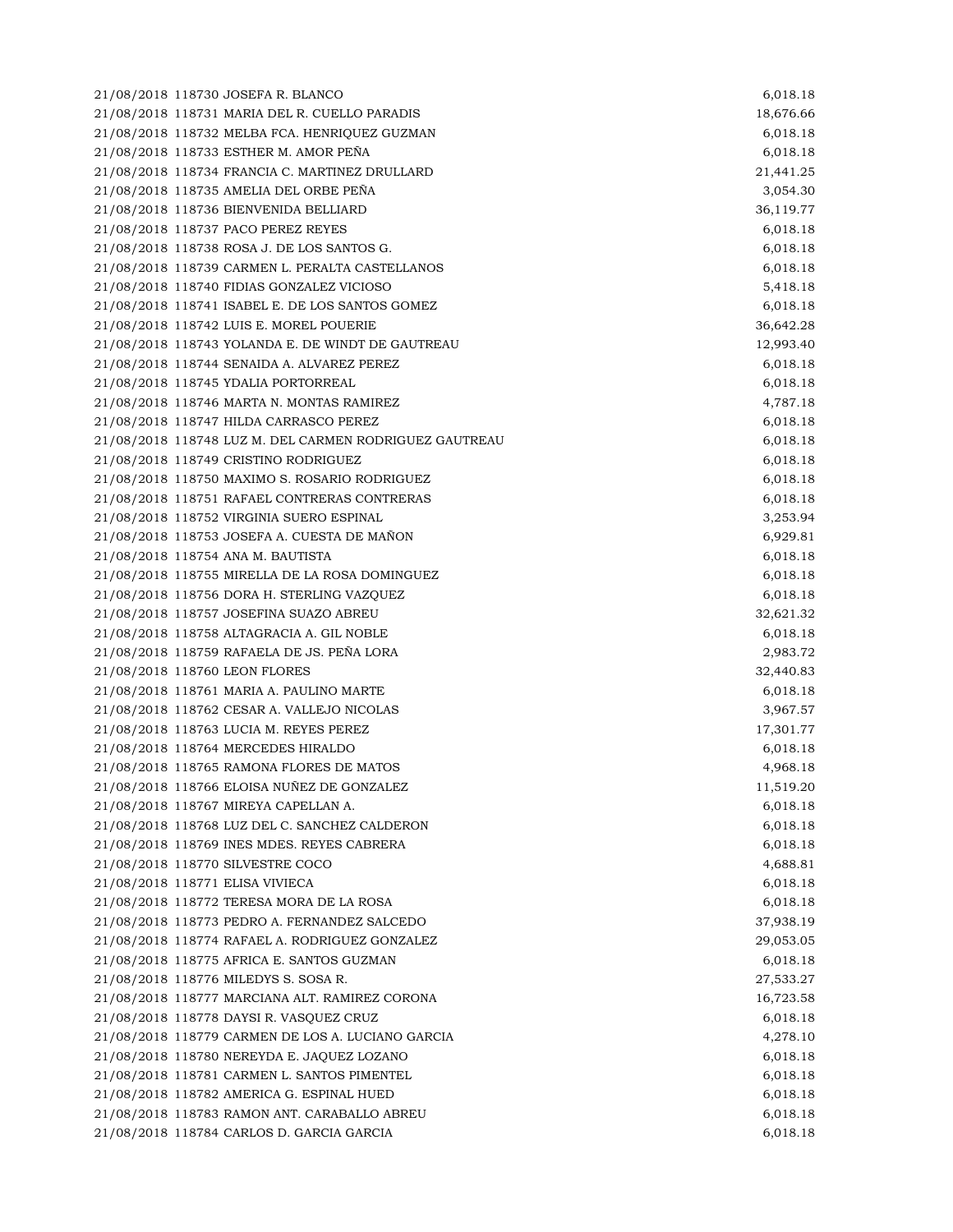21/08/2018 118785 DULCE M. ESTEVEZ 6,018.18 21/08/2018 118786 MARIA DE LA C. CANELA CANELA 4,033.83 21/08/2018 118787 MARIA G. DALMASI LORA 6,018.18 21/08/2018 118788 CARMEN L. EDUARDO ICIANO 6,018.18 21/08/2018 118789 CARMEN Y. COSME GUTIERREZ 3,498.67 21/08/2018 118790 FRANCISCA R. PEREZ PEÑA 6,018.18 21/08/2018 118791 ADRIANO GONZALEZ PANTALEON 4,587.57 21/08/2018 118792 ANA J. LOPEZ GERMOSEN 6,018.18 21/08/2018 118793 ROSAURA JULIA JIMENEZ DAJER DE LOPEZ 26,372.75 21/08/2018 118794 RAMONA DE JESUS ROSARIO 6,018.18 21/08/2018 118795 AGUSTINA MARTE 5,734.18 21/08/2018 118796 EURIPIDES A. GARCIA GARCIA 36,436.81 21/08/2018 118797 GENOVEVA I. ROSARIO 6,018.18 21/08/2018 118798 MARIA A. HONRADO BADIA 6,018.18 21/08/2018 118799 MARIA ALT. RAMOS GARCIA 6,018.18 21/08/2018 118800 JUAN ANT. SANCHEZ VILLA 3,763.09 21/08/2018 118801 RAMONA JIMENEZ LIZARDO 6,018.18 21/08/2018 118802 JOSEFA ALT. MEJIA MIESES 6,018.18 21/08/2018 118803 ROSA PAREDES GARCIA 6,018.18 21/08/2018 118804 GUARIONEX BRITO TAVERAS 6,018.18 21/08/2018 118805 PEDRO HERNANDEZ CRUCEY 6,018.18 21/08/2018 118806 JUANA TRAVIESO VASQUEZ 6,018.18 21/08/2018 118807 AMELIA VALDEZ M. 6,018.18 21/08/2018 118808 VALENTIN SUAREZ G. 6,018.18 21/08/2018 118809 CAROLINA A. VICTORIA 6,018.18 21/08/2018 118810 FRANCISCA A. TEJADA 6,018.18 21/08/2018 118811 LOURDES M. NUÑEZ ROSARIO 6,018.18 21/08/2018 118812 JOSE P. FLORES M. 9,998.46 21/08/2018 118813 GREGORIO ARIAS CARRASCO 21,709.26 21/08/2018 118814 DAVID A. FELIZ FELIZ 6,018.18 21/08/2018 118815 MERCEDES SEGURA CUEVAS 3,225.82 21/08/2018 118816 NERY MEDINA DIAZ 3,618.18 21/08/2018 118817 MIGUELINA PEÑA MENDEZ 3,410.13 21/08/2018 118818 DOMINGO GUZMAN MORETA FELIZ 3,009.09 21/08/2018 118819 RICHARDIN DE J. DOTEL 7,490.44 21/08/2018 118820 EUDES M. ENCARNACION FELIZ 6,018.18 21/08/2018 118821 NEREIDA FLORIAN SANTANA 6,018.18 21/08/2018 118822 ROSAURA FERRERAS FERRERAS 6,018.18 21/08/2018 118823 NURIS M. NOVAS MATOS 3,356.15 21/08/2018 118824 MIGUEL MEDINA PEREZ 12,252.15 21/08/2018 118825 LIVIO G. RIVAS 6,018.18 21/08/2018 118826 BIENVENIDA VELOZ 6,018.18 21/08/2018 118827 EUGENIA PEREZ SANTANA 5,592.46 21/08/2018 118828 PEDRO REYES MEDINA 5,718.18 21/08/2018 118829 FELICIA CUEVAS CARVAJAL 3,696.13 21/08/2018 118830 VICTOR R. CONCEPCION ROMERO 6,018.18 21/08/2018 118831 ADELFA A. HERRERA TERRERO 6,018.18 21/08/2018 118832 SENEO MONTERO MONTAS 2,949.48 21/08/2018 118833 XIOMARA A. MONTERO JIMENEZ 5,534.11 21/08/2018 118834 RAMON A. MORETA 5,618.18 21/08/2018 118835 SIMONA FAMILIA ZABALA 3,520.17 21/08/2018 118836 VENECIA RUIZ MATEO 5,518.18 21/08/2018 118837 AUGUSTO E. OVIEDO PEÑA 7,123.54 21/08/2018 118838 ANERTA ALT. RODRIGUEZ 32,683.32 21/08/2018 118839 RAMON A. GUTIERREZ GARCIA 6,018.18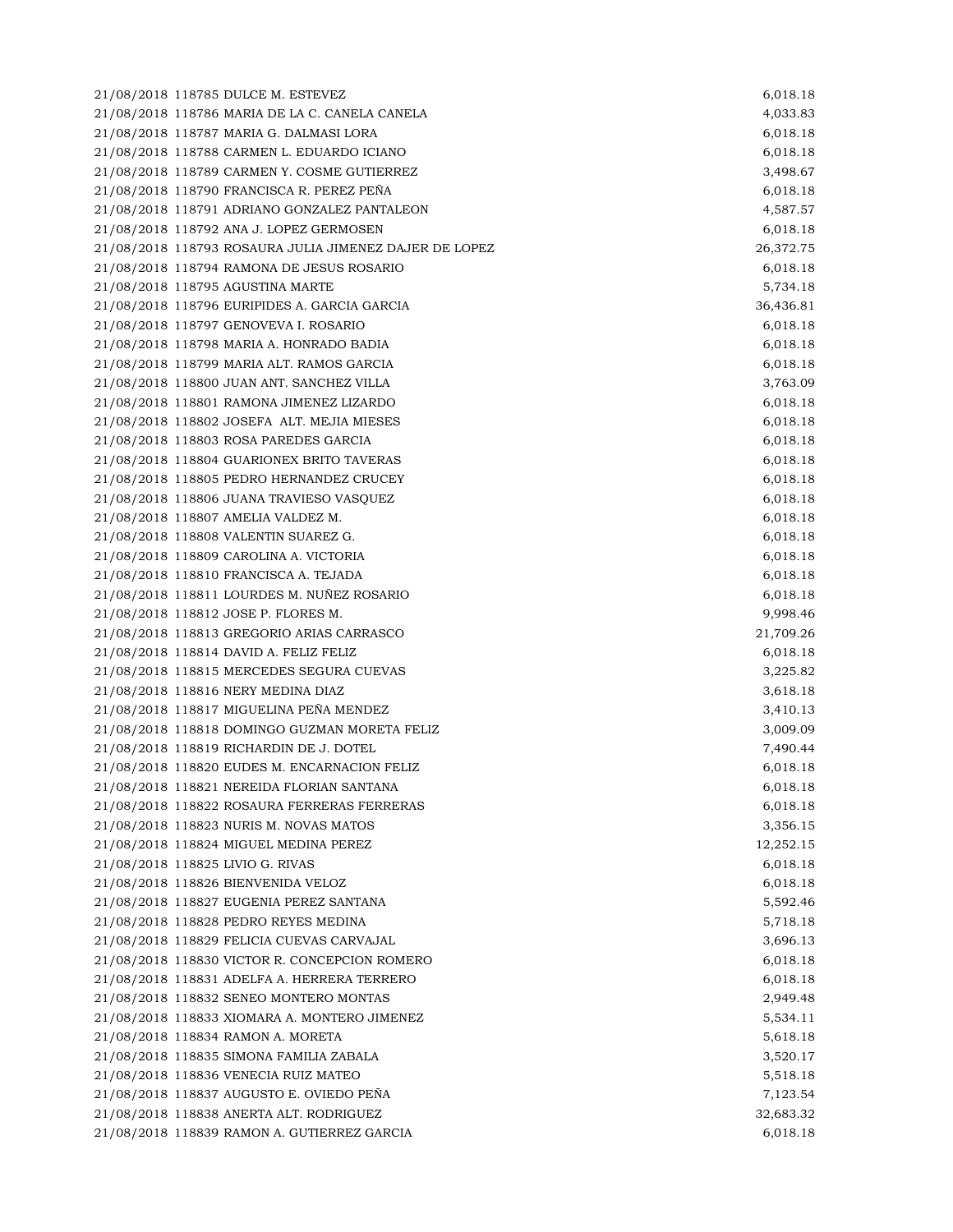21/08/2018 118840 JUAN DE LA C. TEJEDA ACOSTA 10,020.54 21/08/2018 118841 JUANA LUCIA A. SANCHEZ G. 6,018.18 21/08/2018 118842 ANTHIA M. REYES JIMENEZ 5,085.24 21/08/2018 118843 MANUEL E. SOSA CRUZ 5,518.18 21/08/2018 118844 DANIEL MEDINA BELLIARD 6,018.18 21/08/2018 118845 LUCILA NUÑEZ CASTRO 6,018.18 21/08/2018 118846 ANA M. BAEZ ROSARIO 6,018.18 21/08/2018 118847 RAMONA REYES CARRASCO 6,018.18 21/08/2018 118848 ELBA H. VARGAS FRIAS 6,018.18 21/08/2018 118849 EVARISTO JIMENEZ FIGUEREO 10,720.63 21/08/2018 118850 GUARINA E. MERCEDES HERNANDEZ FERDINARD 6,018.18 21/08/2018 118851 ENEIDA DOMINGUEZ 6,018.18 21/08/2018 118852 JOSEFINA GURIDIS POZO 6,018.18 21/08/2018 118853 LUIS J. BOURGET FROMETA 38,387.50 21/08/2018 118854 RUTH MONTALVO FRANCISCO 29,497.03 21/08/2018 118855 ROSARIO N. ARIAS GERMAN 6,018.18 21/08/2018 118856 ELIDA E. SANCHEZ NINA 16,855.44 21/08/2018 118857 ALTAGRACIA M. PLACENCIO FORTUNA 6,018.18 21/08/2018 118858 ARGENTINA ORTIZ PERDOMO 1,976.96 21/08/2018 118859 CARMELA MATOS TEJEDA 6,018.18 21/08/2018 118860 MARIA SEVERINO DE LEON 6,018.18 21/08/2018 118861 JULIANA PINEDA 6,018.18 21/08/2018 118862 MARITZA MEJIA DUVERGE 5,418.18 21/08/2018 118863 JOSEFA REYES APONTE 6,018.18 21/08/2018 118864 CARMEN MA. MORALES MORALES 5,518.18 21/08/2018 118865 JULIA ARRIAGA PONTIER 5,718.18 21/08/2018 118866 HILDA L. LAMARCHE UBIERA 3,159.48 21/08/2018 118867 EDELMIRA RAMIREZ DE ESPINAL 6,018.18 21/08/2018 118868 LUCINDA ESPINAL 5,834.18 21/08/2018 118869 CARMEN A. CASADO MARTINEZ 6,018.18 21/08/2018 118870 JUANA JIMENEZ E. 6,018.18 21/08/2018 118871 FELIX R. CUEVAS RUFINO 1,003.03 21/08/2018 118872 JULIO H. HERRERA MATOS 1,103.33 21/08/2018 118873 MANUEL A. LEMONIER JIMENEZ 495.88 21/08/2018 118874 INES JOSE G. 922.18 22/08/2018 118875 RAFAEL A. DE LA CRUZ VILLAR 16,562.24 22/08/2018 118876 AMELIA E. BELLO SANTANA 45,248.00 22/08/2018 118877 MILAGROS CORDERO GONZALEZ 17,115.15 22/08/2018 118878 FRANKLIN ML. CARIDAD MILLORD 14,518.00 22/08/2018 118879 ANNY M. VANDER HORST NIVAR 13,110.56 22/08/2018 118880 CRISMEIRY R. CASTILLO LLUBERES 61,924.00 22/08/2018 118881 KARLA J. GARCIA VARGAS 39,200.00 22/08/2018 118882 MARIA V. JIMENEZ VASQUEZ 38,125.65 22/08/2018 118883 MARIA A. SANZ DE LEON 35,984.00 22/08/2018 118884 PATRICIA REYNOSO CASTRO 23,528.00 22/08/2018 118885 JORGE V. ROSARIO HIDALGO 13,548.41 22/08/2018 118886 MILAGROS A. GONZALEZ PERALTA 33,545.79 22/08/2018 118887 CESAR ROMAN MATEO 22,743.31 22/08/2018 118888 MARIA Y. CONTRERAS MATEO 15,720.00 22/08/2018 118889 MINERVA M. VILORIA MARIA 37,200.00 22/08/2018 118890 KATHERINE J. MARTINEZ DE GUARTATANGA 12,161.35 22/08/2018 118891 MAAVIAEL S. DEL ROSARIO CASTILLO 14,268.00 22/08/2018 118892 CLARITZA SANCHEZ BELTRE 12,479.35 22/08/2018 118893 JACKELIN M. TAMAREZ 22,814.00 22/08/2018 118894 RAFAEL A. VALENZUELA PEREZ 15,883.41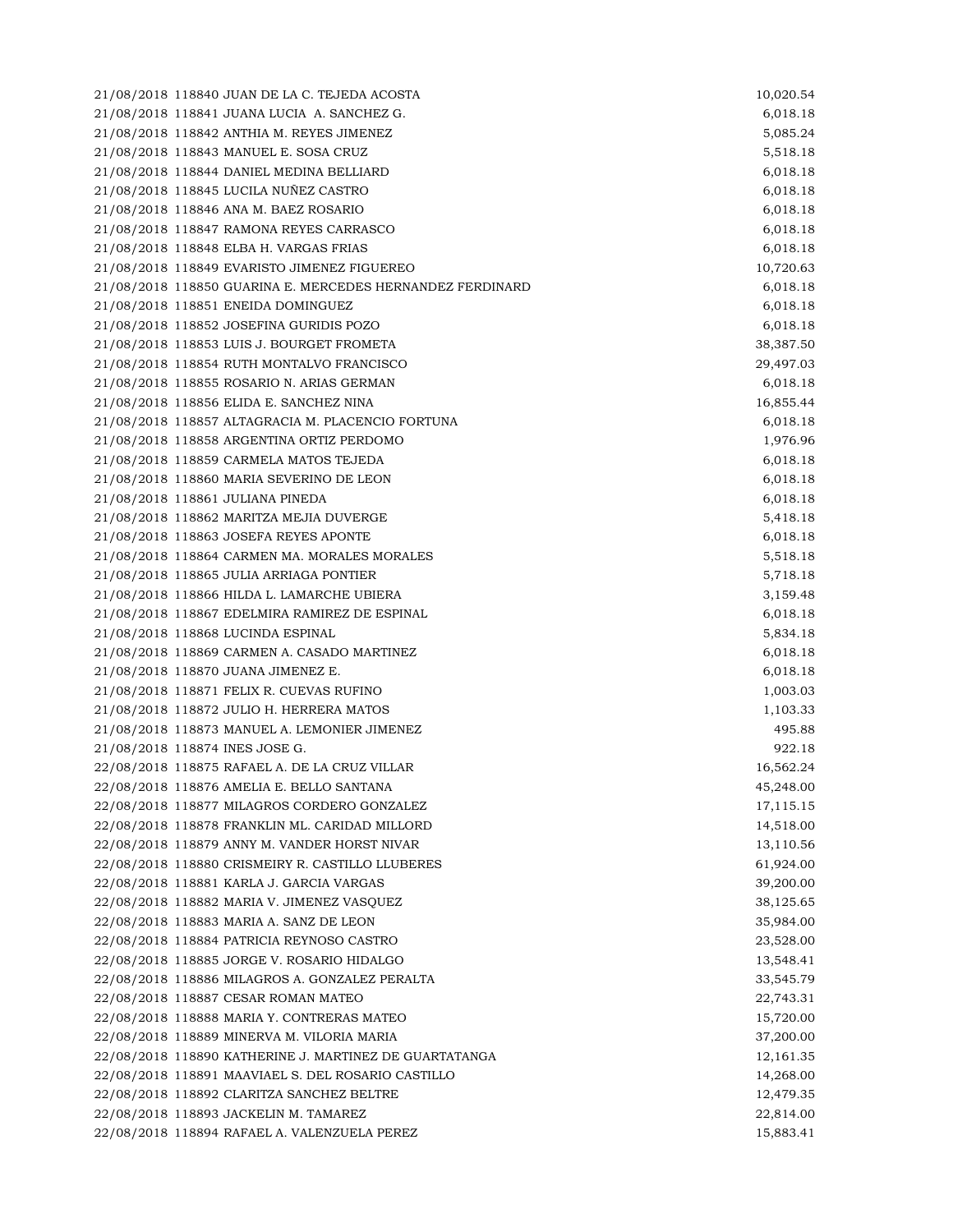22/08/2018 118895 ALBA D. MATEO VELASQUEZ 22,140.00 22/08/2018 118896 GENESIS V. DUVERGE MENDEZ 40,690.00 22/08/2018 118897 YULEISI M. MARTINEZ REYES 18,696.00 22/08/2018 118898 BELKIS M. NUÑEZ FLORES 20,200.00 22/08/2018 118899 NICOLAS CASTRO UREÑA 15,702.51 22/08/2018 118900 ESTEBAN HERNANDEZ FERRAND 15,702.51 22/08/2018 118901 KRYSMEIRY G. ESTEVEZ 16,988.00 22/08/2018 118902 CRISTAL SALCEDO SANCHEZ 36,168.00 22/08/2018 118903 MAIRYN PEREZ PEREZ 28,726.21 22/08/2018 118904 INSTITUTO DE AUXILIOS Y VIVIENDAS 325.00 22/08/2018 118905 FONDO DE PENSIONES Y JUBILACIONES 10,882.19 22/08/2018 118906 CONSEJO DEL PODER JUDICIAL 5,441.10 23/08/2018 118907 COLECTOR DE IMPUESTOS INTERNOS 6,438.52 23/08/2018 118908 CAROLYN D. BONILLA ESPINO 19,872.92 23/08/2018 118909 INSTITUTO DE AUXILIOS Y VIVIENDAS 25.00 23/08/2018 118910 CONSEJO DEL PODER JUDICIAL 423.36 23/08/2018 118911 FONDO DE PENSIONES Y JUBILACIONES 846.72 24/08/2018 118912 COLECTOR DE IMPUESTOS INTERNOS 24,222.86 24/08/2018 118913 COOPNASEJU 18,028.47 24/08/2018 118914 INSTITUTO DE AUXILIOS Y VIVIENDAS 100.00 24/08/2018 118915 COOPNASEJU 5,246.00 24/08/2018 118916 CONSEJO DEL PODER JUDICIAL 3,939.72 24/08/2018 118917 FONDO DE PENSIONES Y JUBILACIONES 3,679.44 24/08/2018 118918 FONDO DE PENSIONES Y JUBILACIONES 7,358.97 27/08/2018 118919 DHARINA AQUINO SILVESTRE 20,384.00 27/08/2018 118920 KATHERIN CASTILLO HERNANDEZ 27,161.00 27/08/2018 118921 REUDIS M. MUNOZ REYNOSO 16,375.00 27/08/2018 118922 MARIANA GONZALEZ 9,816.93 27/08/2018 118923 GISSELL MDES. CASTILLO MERCEDES 18,165.33 27/08/2018 118924 MICHAEL RIJO ALVAREZ 11,644.00 27/08/2018 118925 BELKIS M. NUNEZ FLORES 4,107.33 27/08/2018 118926 COOPNASEJU 156,772.57 27/08/2018 118927 BANCO DE RESERVAS DE LA REP. DOMINICANA 29,375.11 27/08/2018 118928 CONSEJO DEL PODER JUDICIAL 1,050.00 27/08/2018 118929 CONSEJO DEL PODER JUDICIAL 1,167.24 28/08/2018 118930 CONSEJO DEL PODER JUDICIAL 11,994.00 28/08/2018 118931 CONSEJO DEL PODER JUDICIAL 3,675.00 28/08/2018 118932 INSTITUTO DE AUXILIOS Y VIVIENDAS 0.00 28/08/2018 118933 FONDO DE PENSIONES Y JUBILACIONES 95,868.49 28/08/2018 118934 COOPNASEJU 149,615.76 28/08/2018 118935 CONSEJO DEL PODER JUDICIAL 1,050.00 28/08/2018 118936 COOPNASEJU 62,201.00 28/08/2018 118937 CONSEJO DEL PODER JUDICIAL 77,647.08 28/08/2018 118938 INSTITUTO DE AUXILIOS Y VIVIENDAS 175.00 29/08/2018 118939 FONDO DE PENSIONES Y JUBILACIONES 24,377,984.20 29/08/2018 118940 YOLAINY RODRIGUEZ RODRIGUEZ 500.00 29/08/2018 118941 FONDO DE PENSIONES Y JUBILACIONES 12,097,351.37 29/08/2018 118942 INSTITUTO NACIONAL DE LA VIVIENDA 366.95 29/08/2018 118943 DOMINGA REYNOSO MOLINA 2,000.00 29/08/2018 118944 EMMACULADA N. DEL ORBE PEREZ 4,000.00 29/08/2018 118945 YAHAIRA ALT. RAMOS QUEZADA 3,000.00 29/08/2018 118946 YANIA MARMOL PUELLO 2,000.00 29/08/2018 118947 JOHANNA MARTINEZ BATISTA 2,000.00 29/08/2018 118948 JOSEFINA MERCEDES REYES ESPINAL 3,000.00 29/08/2018 118949 INSTITUTO DE AUXILIOS Y VIVIENDA 1,873.69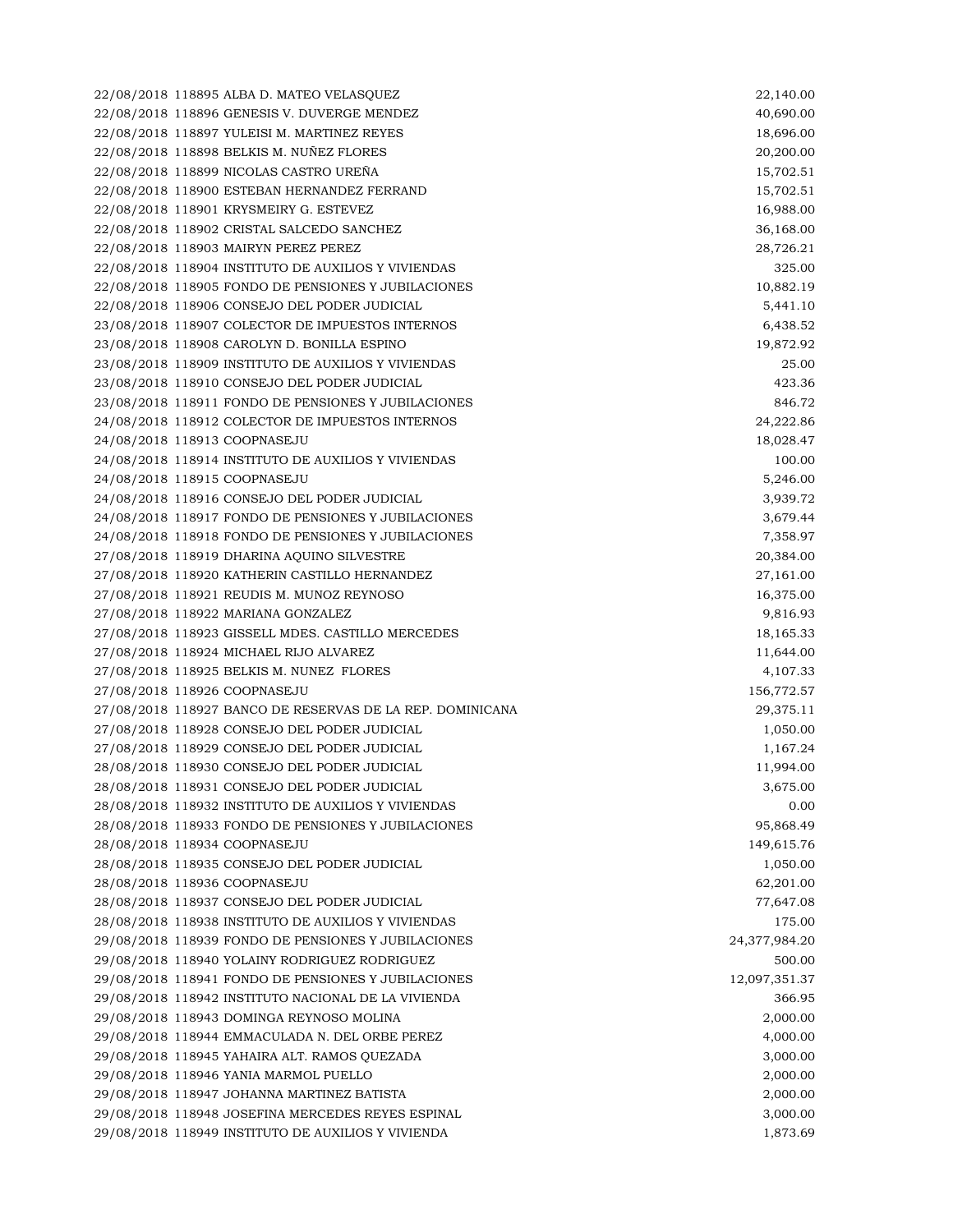29/08/2018 118950 FUNDACION DE CREDITO EDUCATIVO 453,695.00 29/08/2018 118951 CONSEJO DEL PODER JUDICIAL 22,318.85 29/08/2018 118952 CONSEJO DEL PODER JUDICIAL 342,304.78 29/08/2018 118953 CONSEJO DEL PODER JUDICIAL 5,674.94 29/08/2018 118954 CONSEJO DEL PODER JUDICIAL 684.92 29/08/2018 118955 CARLOS ML. MENDEZ L. 10,100.00 29/08/2018 118956 CONSEJO DEL PODER JUDICIAL 37,998.50 29/08/2018 118957 AURA MARIA YBELICE MERCEDES 2,000.00 29/08/2018 118958 LISSET MARIBEL HERNANDEZ PENA 6,000.00 29/08/2018 118959 NURYS LANDA VALDEZ SANCHEZ 2,500.00 29/08/2018 118960 CONSEJO DEL PODER JUDICIAL 4,600.00 29/08/2018 118961 CONSEJO DEL PODER JUDICIAL 4,182.56 29/08/2018 118962 DULCE MARIA AQUINO GONZALEZ 3,600.00 29/08/2018 118963 NAZARET ALMONTE SUAREZ 7,500.00 29/08/2018 118964 INSTITUTO DE AUXILIOS Y VIVIENDAS 166,500.00 29/08/2018 118965 CONSEJO DEL PODER JUDICIAL 180.00 29/08/2018 118966 FAVIANA L. MATOS MATOS 2,000.00 29/08/2018 118967 WENDY VALERIO DE PARKER 1,800.00 29/08/2018 118968 LAURIDISY SANCHEZ ORTIZ 10,000.00 29/08/2018 118969 CONSEJO DEL PODER JUDICIAL 73,490.11 29/08/2018 118970 NOHEMI E. FELIZ URBAEZ 6,500.00 29/08/2018 118971 ANGELITA ROSARIO MONTES DE OCA 4,000.00 29/08/2018 118972 JULIA N. PIANTINI 5,000.00 29/08/2018 118973 CONSEJO DEL PODER JUDICIAL 4,000.00 29/08/2018 118974 CONSEJO DEL PODER JUDICIAL 2,670.22 29/08/2018 118975 ESCUELA NACIONAL DE LA JUDICATURA 8,250.00 29/08/2018 118976 CONSEJO DEL PODER JUDICIAL 3,001.01 30/08/2018 118977 COLECTOR DE IMPUESTOS INTERNOS 2,263,658.49 31/08/2018 118978 ROSMERY EDWARDS DE LEON 7,463.93 31/08/2018 118979 CONSEJO DEL PODER JUDICIAL 11,139.64 31/08/2018 118980 CONSEJO DEL PODER JUDICIAL 3,854.03 31/08/2018 118981 ROSMERY EDWARDS DE LEON 836,352.00 31/08/2018 118982 ROSMERY A. ROMERO FAMILIA 18,360.56 31/08/2018 118983 LEYDI D. MEDINA 11,596.14 31/08/2018 118984 RUTH E. GONZALEZ POLANCO 14,710.45 31/08/2018 118985 ILEEN M. CONCEPCION RICHARDSON 36,414.95 31/08/2018 118986 ALFREDO DE LOS SANTOS DE LA CRUZ 9,425.69 31/08/2018 118987 MARIBEL MARTINEZ VERAS 3,968.71 31/08/2018 118988 BADIA A. WEHBE GUZMAN 61,183.38 31/08/2018 118989 FRANCIA Y. CLASE CLASE 44,867.82 31/08/2018 118990 MELINA SANCHEZ ESPINAL 19,690.48 31/08/2018 118991 MAIRENY VEGA CRUZ 6,104.23 31/08/2018 118992 ILCANIA Y. CABRERA CABRERA 7,735.55 31/08/2018 118993 BERTA G. DE LOS M. GOMEZ GIL 114,816.74 31/08/2018 118994 CANDIDA OLIVO 32,631.12 31/08/2018 118995 SENIA MONTERO ALVAREZ 4,078.89 31/08/2018 118996 LUIS N. GOMEZ GIL 44,867.82 31/08/2018 118997 PURA M. LOPEZ CRUZ 84,240.00 31/08/2018 118998 ELIZABETH MARTE LIRIO 51,840.00 31/08/2018 118999 ELLIN J. CORDERO TEJADA 4,078.89 31/08/2018 119000 GABRIELY Y. VARGAS CRUZ 10.027.02 31/08/2018 119001 MIGUELINA D. CRESPO DIAZ 32,631.12 31/08/2018 119002 LIDIA A. PUIG FRANCISCO 12,236.67 31/08/2018 119003 ANA R. DE LEON GUZMAN 51,840.00 31/08/2018 119004 FABIOLA FLORENTINO ROJAS 9,103.74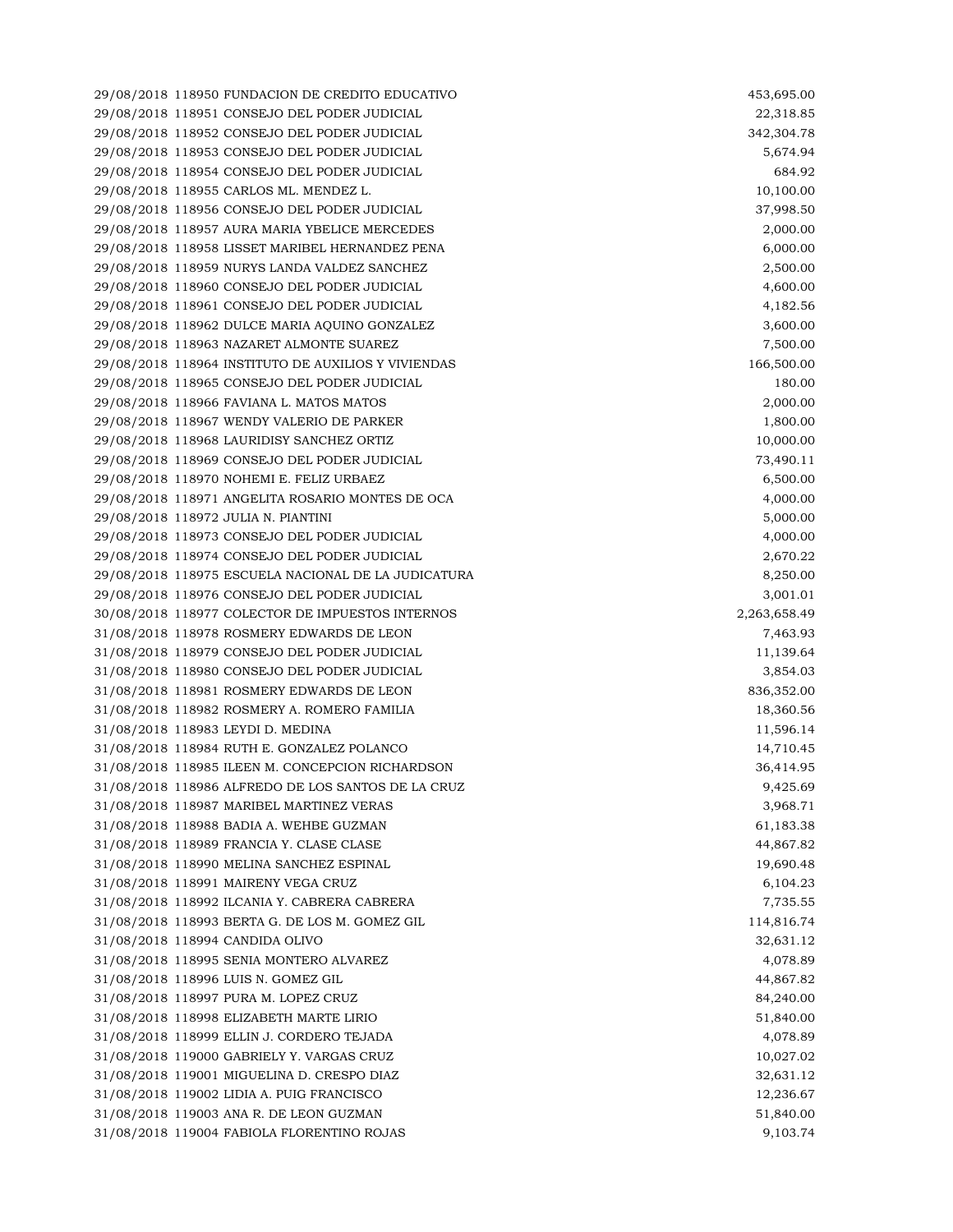31/08/2018 119005 KATHERINE K FLORES ROSARIO 7,735.55 31/08/2018 119006 LORENZO A. VARGAS CRUZ 51,840.00 31/08/2018 119007 CESAR E. CABRAL ORTIZ 297,759.11 31/08/2018 119008 MODESTO R. CAMACHO SANTANA 44,867.81 31/08/2018 119009 MILTON C. MONTES POLANCO 20,394.45 31/08/2018 119010 ROSA M. ALMONTE FRANCISCO 51,840.00 31/08/2018 119011 YAKAIRY MOSQUEA PLACENCIA 13,890.49 31/08/2018 119012 ODE M. CANELA ALMONTE 8,146.95 31/08/2018 119013 GRISELDA R. SALAZAR TAVERAS 87,480.00 31/08/2018 119014 JUAN I. JIMENEZ CASTILLO 56,988.90 31/08/2018 119015 JOSEFINA COMPRES SANTANA 111,576.74 31/08/2018 119016 ALBANIA ALT. CONTRERAS SANCHEZ 61,560.00 31/08/2018 119017 MARKIS M PAULINO VERAS 6,893.58 31/08/2018 119018 OSCAR E. GENAO GONZALEZ 554.93 31/08/2018 119019 JULIO C. FERNANDEZ RODRIGUEZ 554.93 31/08/2018 119020 ADALGISA M. TEJADA DE AZA 51,840.00 31/08/2018 119021 PURISIMA E. PAREDES MARTINEZ 154,997.91 31/08/2018 119022 JOSE F. THEN REINOSO 142,761.15 31/08/2018 119023 PABLO ALB. MERCEDES SUAREZ 24,473.34 31/08/2018 119024 YIRALDY ALT. HERNANDEZ GONZALEZ 8,157.78 31/08/2018 119025 CARMEN M. ALONZO MARTE 51,840.00 31/08/2018 119026 ISA R. RONDON POLANCO 16,315.56 31/08/2018 119027 YESENIA MA. GARCIA DE LEON 20,394.45 31/08/2018 119028 AMILDY S. LIRIANO DE LA CRUZ 8,157.78 31/08/2018 119029 RAMONA ALT. MEJIA DE AZA 4,118.92 31/08/2018 119030 FRANCISCO TORRES DE LA CRUZ 93,960.00 31/08/2018 119031 MAYRA J. DE LA CRUZ LORA 36,710.04 31/08/2018 119032 AMARILIS GRULLON REYNOSO 16,315.56 31/08/2018 119033 FRANCISCO ALB. ANTIGUA PORTUHONDO 51,840.00 31/08/2018 119034 ALBANIA ANT. CORNIEL GARCIA 16,315.56 31/08/2018 119035 EDIS Y. RODRIGUEZ MUÑOZ 81,577.81 31/08/2018 119036 MANUEL GUEVARA FERRERAS 110,506.72 31/08/2018 119037 RUTH M. GONZALEZ DE LOS SANTOS 89,735.58 31/08/2018 119038 DANIELA DEL P. GUERRERO LAGARES 61,183.39 31/08/2018 119039 LIBIS M. MEREJO PEREZ 57,104.50 31/08/2018 119040 EUDOCIO FERRERAS MEDINA 167,842.34 31/08/2018 119041 WILSON J. SIERRA FERRERAS 33,354.45 31/08/2018 119042 CLARO TRINIDAD SANTANA 14,637.78 31/08/2018 119043 EDGAR E. PIÑA MATEO 81,577.84 31/08/2018 119044 JOSELYN A. MATEO SALCIE 68,502.24 31/08/2018 119045 DENISSE E. DE LOS SANTOS FIGUEREO 6,472.60 31/08/2018 119046 JUANA M. CONCEPCION MORETA 48,946.71 31/08/2018 119047 DIOGENES OGANDO OGANDO 12,236.67 31/08/2018 119048 SERVIO ANT. MONTILLA MONTILLA 16,315.56 31/08/2018 119049 DOMINGA T. MORILLO MONTERO 12,236.67 31/08/2018 119050 JAVIERCA ANT. GOMEZ 51,840.00 31/08/2018 119051 BRUNILDA FORTUNA RUBEN 32,631.12 31/08/2018 119052 RAMON ALB. ROMANO CONTRERAS 28,552.23 31/08/2018 119053 JOSE N. ESTEVEZ RODRIGUEZ 40,788.90 31/08/2018 119054 MANUEL E. MANCEBO CASTILLO 15,874.85 31/08/2018 119055 YENCI J. QUIÑONES RODRIGUEZ 2,506.76 31/08/2018 119056 JUANA SOLANO SOSA 8,157.78 31/08/2018 119057 JOSE BDO. MERCEDES PEÑA 16,315.56 31/08/2018 119058 GREGORIO TORRES SPENCER 12,236.67 31/08/2018 119059 MEDARDO ANT. RINCON MARTINEZ 36,710.03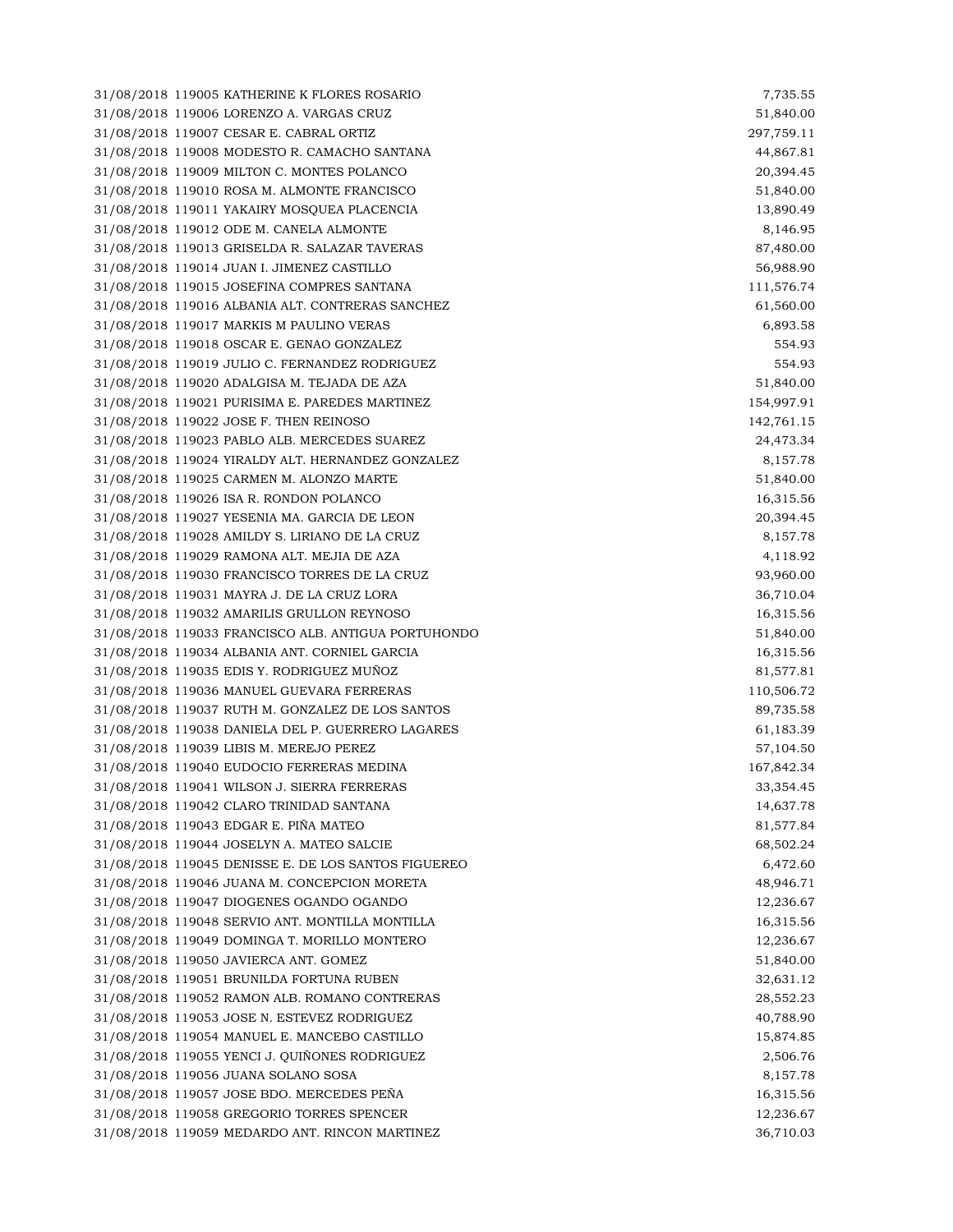31/08/2018 119060 DOMINGO ANT. GUERRERO CALDERON 40,788.92 31/08/2018 119061 MAXIMILIANO PEGUERO DE AZA 126,445.65 31/08/2018 119062 ARANIBAL MANZANO ZAPATA 12,236.67 31/08/2018 119063 PEDRO N. MOJICA DE LA ROSA 16,315.56 31/08/2018 119064 VIRGINIA F. PERALTA HERRERA 8,157.78 31/08/2018 119065 MABELYN F. BERNARD ORTIZ 11,596.14 31/08/2018 119066 ANTHONY A. RODRIGUEZ PAULINO 15,461.53 31/08/2018 119067 TIOLA PIMENTEL RAMIREZ 3,472.62 31/08/2018 119068 ROSAURA CAPELLAN CASTILLO 28,966.43 31/08/2018 119069 MARITZA DEL C. GARCIA GOMEZ 44,867.79 31/08/2018 119070 AMAURIS A. PEÑA GARCIA 53,025.60 31/08/2018 119071 YOKARY I. GAUTREAUX DE LA CRUZ 36,710.03 31/08/2018 119072 ROSA H. NUÑEZ MERCEDES 85,656.74 31/08/2018 119073 PEDRO P. GARCIA VASQUEZ 36,710.01 31/08/2018 119074 OFELIA ALCANTARA GARCIA 20,394.45 31/08/2018 119075 VALENTINA A. MATOS DE LOS SANTOS 57,104.46 31/08/2018 119076 JOSE A. REYES MANZUETA 8,157.78 31/08/2018 119077 SANDRA E. SORIANO SEVERINO 12,236.67 31/08/2018 119078 DILENNI GARCIA DE LOS SANTOS 18,853.02 31/08/2018 119079 OSCAR MOQUETE CUEVAS 48,946.72 31/08/2018 119080 MARGARITA DE LOS S. REYES PAULINO 32,631.12 31/08/2018 119081 ELENA LAMOUTH PEREZ 13,890.49 31/08/2018 119082 MARIA E. ESTEVEZ MEJIA 42,958.89 31/08/2018 119083 HAROLIN CASTILLO FRANCISCO 1,497.35 31/08/2018 119084 CARMEN M. ALONZO MARTE 0.00 31/08/2018 119085 CARMEN M. ALONZO MARTE 51,840.00 31/08/2018 119086 CONSEJO DEL PODER JUDICIAL 19,236.25 31/08/2018 119087 COLECTOR DE IMPUESTOS INTERNOS 795,654.55 31/08/2018 119088 COLECTOR DE IMPUESTOS INTERNOS 26,730,058.76

**82,190,815.10**